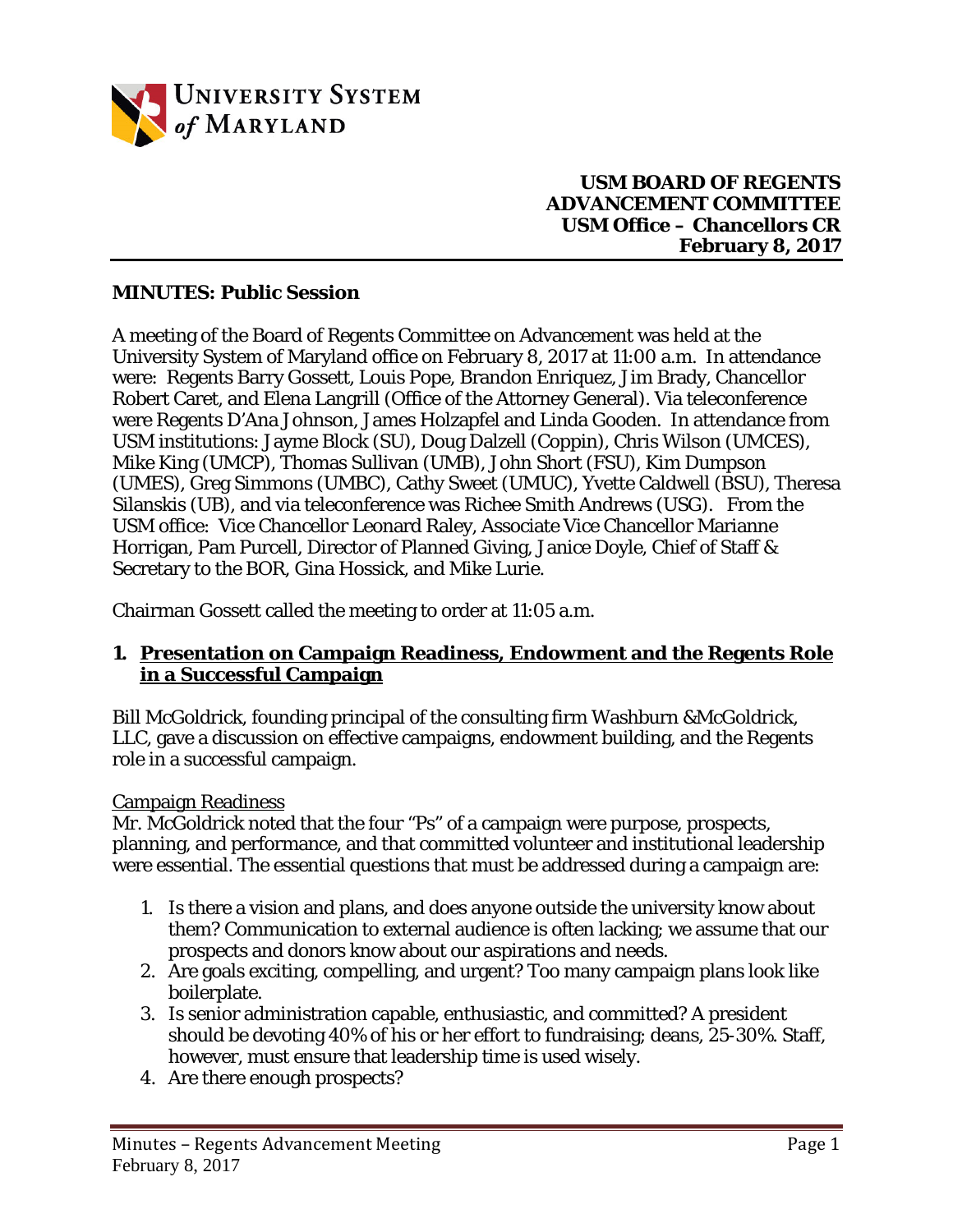- 5. Are there strongly committed volunteer leaders? A strong and philanthropic volunteer board is critical – it will likely account for 30% of your campaign goal.
- 6. Are communication efforts consistent and engaging? Too many donors feel that stewardship efforts extend for only a few years and then fade away.
- 7. Is your advancement staff as good as you think it is? Are they excited and eager? Are there enough of them? Are they getting good training?
- 8. Are there enough resources to run the campaign? There is a pandemic of underinvestment in advancement, especially at public universities.

# Endowment Building

The USM is a full generation behind many of its peers in endowment building, in large part because it has not consistently invested in building a culture of philanthropy over time.

Raising endowment funds is a communications issue before it is a fundraising issue. We need to educate donors about the value of endowment and the difference it makes.

## Regents' Role

Although the Regents are a politically appointed board, whose primary focus may not be on fundraising, they still have an important role to play:

- 1. They can help to create policies that encourage philanthropy on campus.
- 2. They can reinforce fundraising as a priority for the presidents and help ensure that resources are available to reach fundraising potential across the USM.
- 3. They can understand the vision of USM and each institution and be fluent in articulating philanthropic priorities; they can commit to being personally active in helping campaigns success. They can ask how to be helpful.
- 4. They can give not just to fulfill an expectation of giving but with your heart to a campus or project that is meaningful to you.

# **2. Fundraising**

# Status of campaign planning (information)

Vice Chancellor Leonard Raley reported that all institutions are actively planning their campaigns, with public announcements ranging from the fall of 2017 to 2021. Some campuses are planning public campaign announcements or conclusions around significant anniversaries; others will be making decisions on public announcements in the coming months, allowing time for new leadership to assess and plan appropriately.

#### Year-to-date fundraising report FY17-December

USM institutions are at about 60% toward the \$300 million goal for the year as of December 31, with many campuses showing strong results this year. Several vice presidents reported on significant gifts at their institutions.